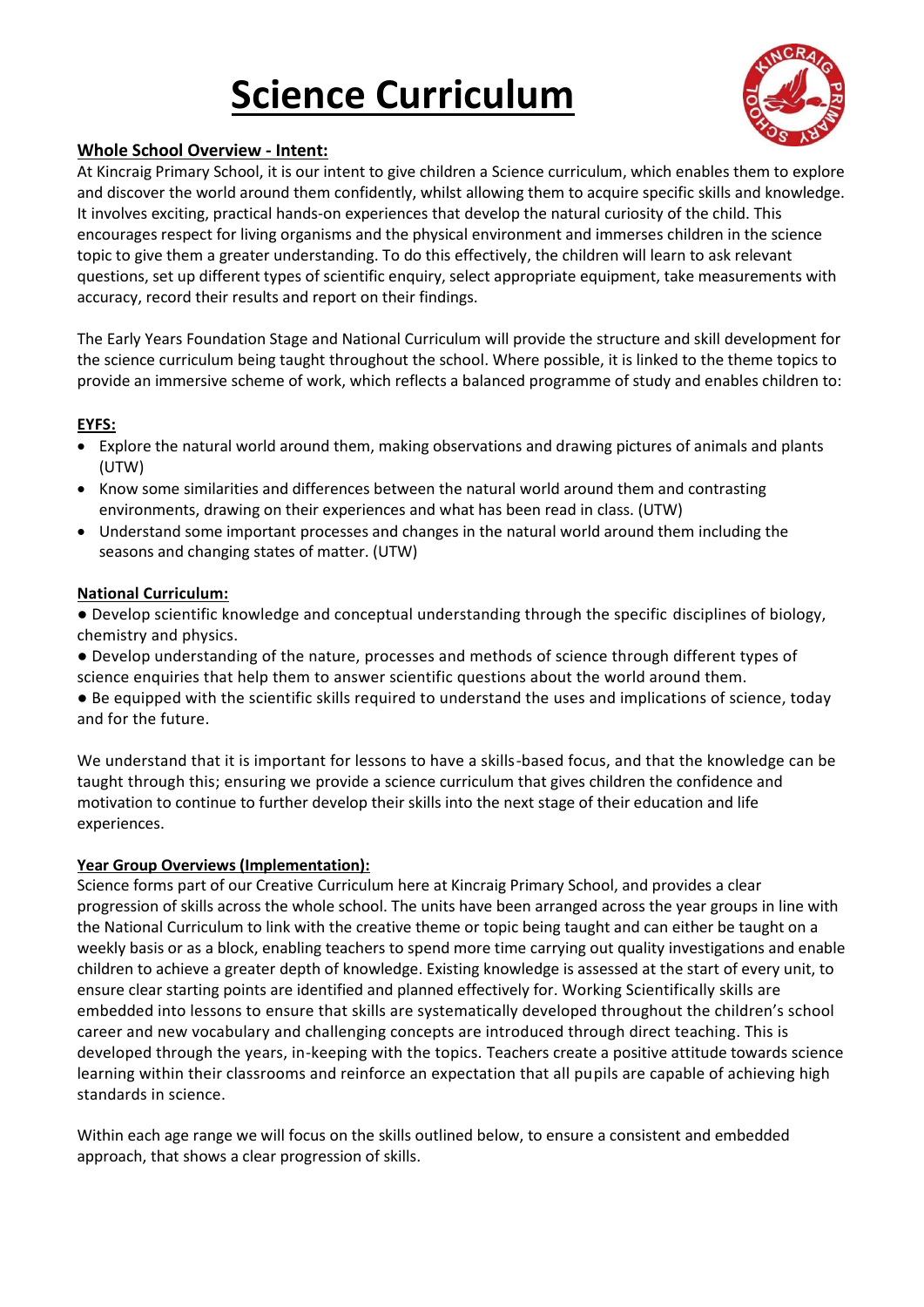In the **EYFS,** the implementation falls under the strand of **Understanding the World (UTW.)** Both the environment and skilled practitioners foster curiosity and encourage explorative play. Children are motivated to ask questions about why things happen and how things work. Our children are encouraged to use their natural environment around them to explore. Children enjoy spending time outdoors exploring habitats, observing the changing seasons, plants, and animals.

**Toddlers/Rising 3s:** Children will explore materials and their properties, repeat different actions that have an effect and explore and respond the different natural phenomena both with indoors and outdoors.

**Pre-School**: Children will use all their senses in hands-on exploration of materials both man-made and natural; exploring their properties, grouping and sorting and discussing their findings. They will also investigate the changes in materials and what they notice. Pre-School will explore how things work and the different forces they can feel, life cycles of plants and animals and how to respect and care for their natural environment and all living things.

**Reception**: Children will explore the natural world around them; describing what they can see, hear, feel and smell. Children will also explore the effects and changes in the environment, looking at seasons, weather and climate.

**Year 1**: Children will be able to ask simple questions, observe closely, identify, classify, and perform simple tests when working scientifically. They will investigate plants and seasonal changes, everyday materials, different types of animals and parts of the body.

**Year 2**: Children will use their observations and ideas to suggest answers to questions and gather and record data to help answer questions when working scientifically. They will investigate plants, changing materials, habitats and the basic needs of humans and animals.

**Year 3:** Children will ask relevant questions, set up and carry out different scientific enquiries, record findings and report on findings, drawing simple conclusions and suggesting improvements. They will investigate plants, rocks, light, forces and magnets and the human and animal skeleton.

**Year 4**: Children will make systematic and careful observations, presenting data in a variety of ways. They will record findings using scientific language, identifying differences, similarities or changes related to simple scientific ideas and processes; using straightforward scientific evidence to answer questions or support their findings. They will investigate the digestive system, teeth, sound, electricity, states of matter and habitats and the impact changes have to living things and their environment.

**Year 5**: Children will plan different types of scientific enquiries to answer questions, take measurements, use a range of scientific equipment with increasing accuracy and precision, record data and results of increasing complexity, using scientific diagrams and labels, bar and line graphs and report and present findings from enquiries, including conclusions and causal relationships. They will investigate properties of everyday materials, earth and space, forces, life cycles and puberty.

**Year 6:** Children will plan different types of scientific enquiry, including recognising and controlling variables where necessary, take measurements including taking repeat readings when appropriate, recording data as classification keys, tables and scatter graphs, use test results to make predictions to set up further comparative and fair tests, report and present findings including explanations of and degree of trust in results; identifying scientific evidence that has been used to support or refute ideas or arguments. They will investigate electricity, light, evolution and inheritance, human circulatory system and to look at similarities and differences of animals, plants and microorganisms.

#### **Impact**

Through our creative approach to our curriculum and linking the Science units to the themes, the Science curriculum provides children with the foundations and knowledge for understanding the world around them